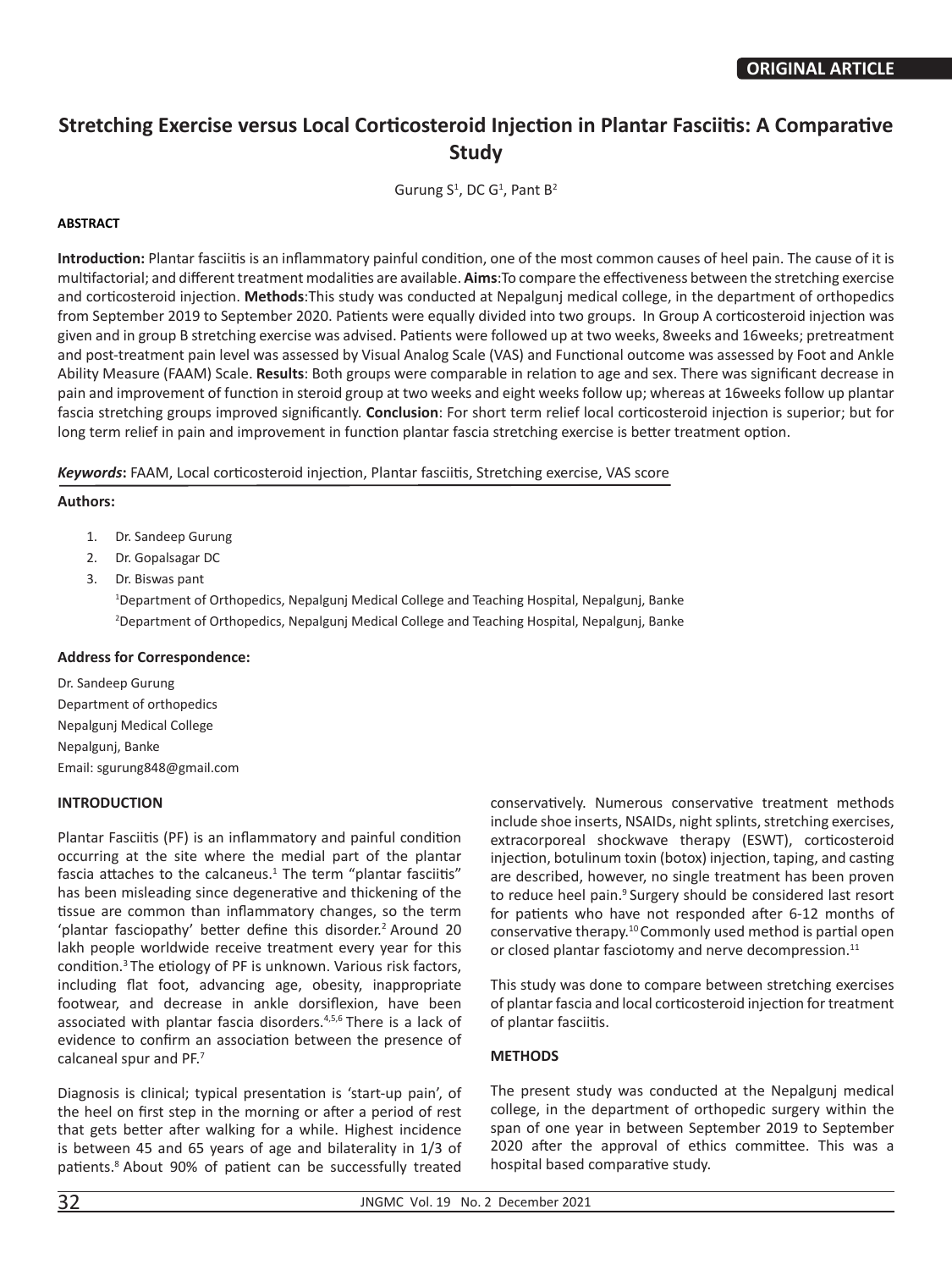Patients with plantar fasciitis satisfying inclusion criteria; were enrolled after taking consent and equally divided into two groups. Group A was managed with local corticosteroid injection and group B with planter fascia stretching exercise. Patients of 18 to 60 years of age with typical features of plantar fasciitis i.e., 'start-up pain', at the plantar medial aspect of the heel on first step in the morning or after a period of rest that gets better after walking for a while were included. Exclusion criteria were the patient with chronic or inflammatory systemic disease, previous history of heel fracture or surgery, and heel pain due to causes other than plantar fasciitis. Patients were followed up for 2weeks, 8weeks and 16weeks; pretreatment and post-treatment pain level was assessed by Visual Analog Scale (VAS) and Functional outcome was assessed by Foot and Ankle Ability Measure (FAAM) Scale.

The method of stretching exercise was as follows: patient seats on a chair and puts affected foot over contralateral knee; and with ipsilateral hand pushes back toes upward toward the shin until a stretch was felt in the sole of the foot. The patient should stretch plantar fascia for 10 second of 10 sets for three times a day. In corticosteroid group, under aseptic precaution with 18-gauge needle attached to 5ml syringe containing a mixture of 40mg methylprednisolone and 2ml of 2% lignocaine was injected at the site of maximal pain at the palm of the foot, the needle was inserted by the medial approach.

## **VAS score**

The visual analog scale (VAS) is a validated, unidimensional, subjective measure of pain intensity, which has been widely used in diverse adult population. A horizontal 10cm line was drawn on a paper and participants were asked to mark a point on the line that best defined the present pain level, where 0 indicated no pain and 10 indicated unbearable pain.<sup>12</sup> Visual analogue scale was taken pre-interventionally and at each follow up.

# **Foot and Ankle Ability Measure (FAAM)**

The FAAM is a self-report outcome instrument developed to assess physical function for individuals with foot and ankle related impairments. FAAM is a 29-item questionnaire that is divided into two sub-scales: Activities of Daily Living (ADL) (21 items) and the Sports sub-scale (8 items).<sup>13</sup> For this study we used only ADL subscale. The response to each item on the ADL subscale is scored from 4 to 0, with 4 being 'no difficulty' and 0 being 'unable to do'. The score on each of the items are added together to get the item score total. The total number of items with a response is multiplied by 4 to get the highest potential score. The item score total is divided by the highest potential score. This value is then multiplied by 100 to get a percentage. Higher scores represent higher levels of function, with 100% representing no dysfunction.



*Figure 1: Plantar fascia specific stretching exercise*



*Figure 2: Local corticosteroid injection*

# **RESULTS**

In our study total number of patients was forty-six. The mean age and the gender distribution in both the groups were similar. Out of forty six patients 30 (65.27%) were females and 16 (34.78%) were males, with ratio of 1.87:1 as shown in table I and figure 3.

| Study group      | Mean value of<br>age | SD of mean age |
|------------------|----------------------|----------------|
| Stretching group | 44.13                | 11.967         |
| Steroid group    | 45.65                | 10.865         |

*Table I: Mean age* 



*Figure 3: Distribution according to the gender*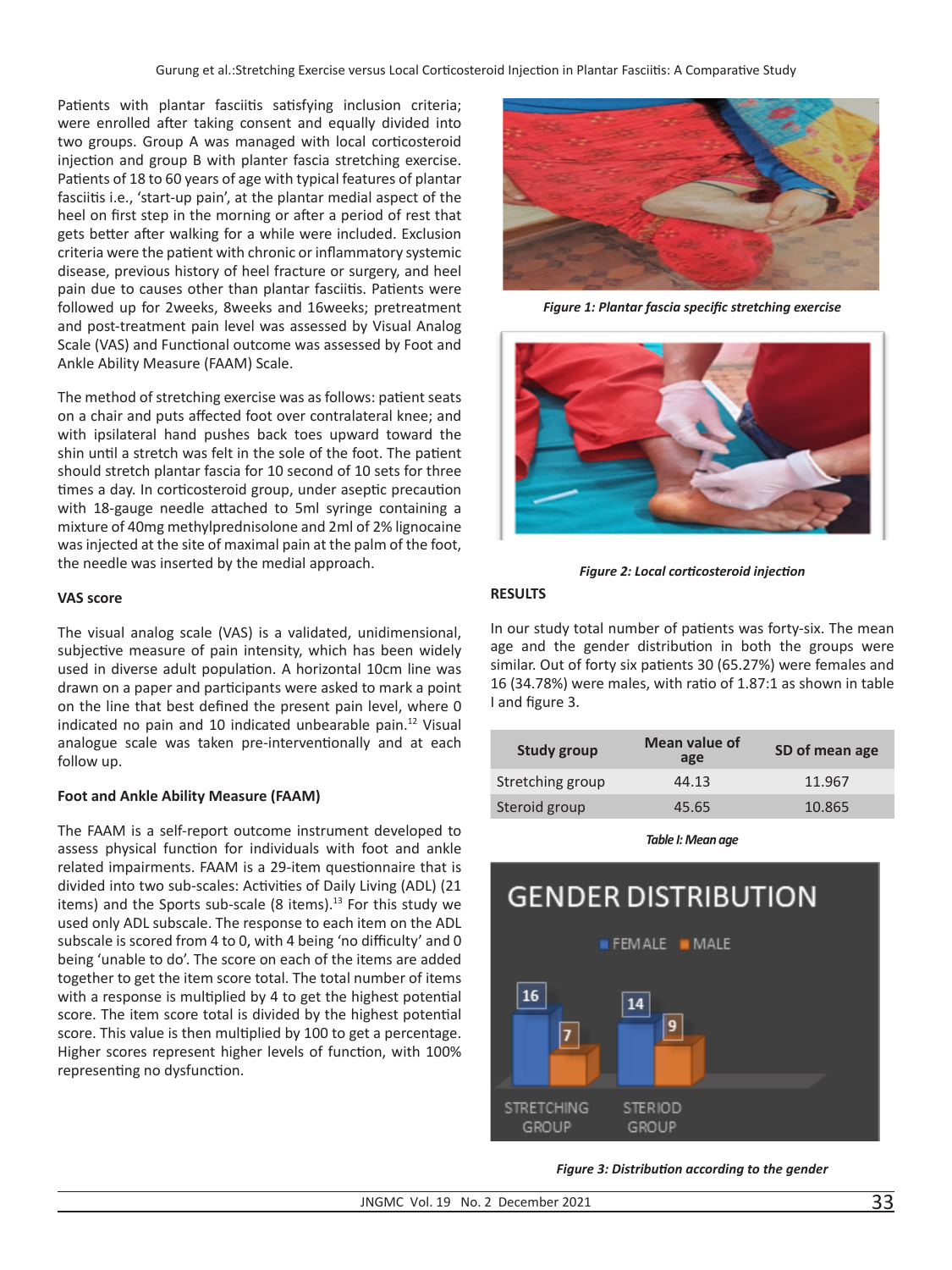According to obtained results which are shown in table II and III, FAAM and VAS scores were similar in both groups before any interventions. Our study demonstrated significant improvements in pain relief and functional outcomes in both groups (P <.05) at the 2, 8 and 16weeks followups compared to pretreatment status.

The results of our study suggested that steroid injection group (group A) had better clinical outcomes in term of pain (VAS score) and functions (FAAM score) than stretching group at the follow up periods of 2weeks (VAS P- <0.001, FAAM P- <0.001) and 8weeks (VAS P- 0.018, FAAM P- 0.002). However, at 16 weeks follow up stretching group (group B) had better clinical outcome than compared to steroid group (P value <0.001).

|                                           | <b>STRETCHING</b><br><b>GROUP</b> | <b>STEROID</b><br><b>GROUP</b> | <b>P VALUE</b> |
|-------------------------------------------|-----------------------------------|--------------------------------|----------------|
|                                           | <b>FAAM</b>                       | <b>FAAM</b>                    |                |
| PRE-<br><b>TRFATMENT</b><br>$MEAN +/- SD$ | 43.434 ±4.076                     | 44.434±3.526                   | 0.378          |
| <b>2WK MFAN</b><br>$+/- SD$               | 53.130±5.610                      | 63.130±3.298                   | < 0.001        |
| 8 WK MEAN<br>$+/- SD$                     | 60.260±4.514                      | 64.434±4.054                   | 0.002          |
| <b>16 WK MEAN</b><br>$+/- SD$             | 67.391+3.473                      | 62.521+3.102                   | < 0.001        |

*Table II: Mean FAAM score before treatment and at follow up*

|                               | <b>STRETCHING</b><br><b>GROUP</b> (mean<br>SD) | <b>STEROID</b><br><b>GROUP</b> (mean<br>SD) | <b>P VALUE</b> |
|-------------------------------|------------------------------------------------|---------------------------------------------|----------------|
|                               | <b>VAS scores</b>                              | <b>VAS scores</b>                           |                |
| PRE-<br><b>TREATMENT</b>      | 7.260±1.009                                    | 6.869±.814                                  | 0.155          |
| <b>2WK MEAN</b><br>$+/- SD$   | 5.087±1.202                                    | 3.130±868                                   | < 0.001        |
| 8 WK MEAN<br>$+/-$ SD         | 3.695±1.063                                    | 2.959±.976                                  | 0.018          |
| <b>16 WK MEAN</b><br>$+/- SD$ | 2.304±.822                                     | 3.260±540                                   | < 0.001        |

*Table III: Mean VAS score before treatment and follow up*

#### **DISCUSSION**

Plantar fasciitis is the most common cause of heel pain for which patient come to the hospital.<sup>14</sup> Various modalities of treatment are available both in surgical and conservative. Plantar fascitis is a self-limiting condition that responds to conservative treatment in almost 90% of patients within 9 to 12 months from the onset of symptoms and surgery should only be considered when this time had elapsed.<sup>15</sup> Although it is still not clear which treatment options is superior so must of the time in our practice, we use combinations of

treatment. Celik et al<sup>16</sup> evaluated patients functional score using foot and ankle ability measure (FAAM) and pain by visual analog score (VAS). Results of their study concluded that patients with planter fasciitis exhibit short term relief with local steroid injection group whereas manual stretching group showed slow but steady decline in pain and functional improvement in one year follow up. The results of our study are comparable suggesting that steroid injection provides better short-term results but stretching exercise provides long term improvements as compared to steroid injection group, as evidenced by the 16weeks follow up data. Genc H  $et al<sup>17</sup>$  conducted a study and found VAS score in the plantar fasciitis group decreased significantly after one month of steroid injection and further decrease was noted 6monthpost injection. Thus, they concluded that steroid injection could be used in plantar fasciitis treatment for its long-term effects. Which in contrast to our study we found that effectiveness of steroid injection decreased at 16weeks as compared to 2weeks and 8weeks follow up.

A study done by Benedict et  $al^{18}$  in 2006 reported that stretching is more effective than other methods. Their results showed that 92% of all patients were satisfied and 77% did not have any problem or limitation in performing stretching techniques. The authors concluded that stretching of plantar fascia is more effective and less expensive in comparison to other treatments. Which is comparable to our study.

Siavashi B and colleagures $19$  concluded that there is no difference between corticosteroid injection and stretching exercises in plantar fascitis in long-term follow-up, and considering this fact that complications such as weakness and sometimes rupture of plantar fascia and fat pad atrophy are attributed to frequent corticosteroid injection, long-term injection of corticosteroid is not recommended for plantar fasciitis. For long term management of this condition, it seems that stretching exercises are more safe and appropriate methods. Ryan et al $^{20}$  showed that participants who underwent stretching exercises daily over a 12weeks period had significant improvements during the six weeks and 12weeks follow-up compared to baseline, although the improvement was not significantly better than the corticosteroid injection group. Compared to afore mentioned study, in our study we found that effectiveness of stretching exercises was better in long term follow up.

From this study it is recommended that for long term benefit stretching exercise is definitely better than steroid injection. Local steroid injection though more effective than stretching exercise initially, it should be reserved for non-responsive cases having severe pain because it is associated with complications like injection site infection, heel pad atrophy, spontaneous plantar fascia rupture and flattening of longitudinal arch of foot though none of the mentioned complications observed in our study.

#### **LIMITATIONS**

Limitations of our study are smaller sample size and short